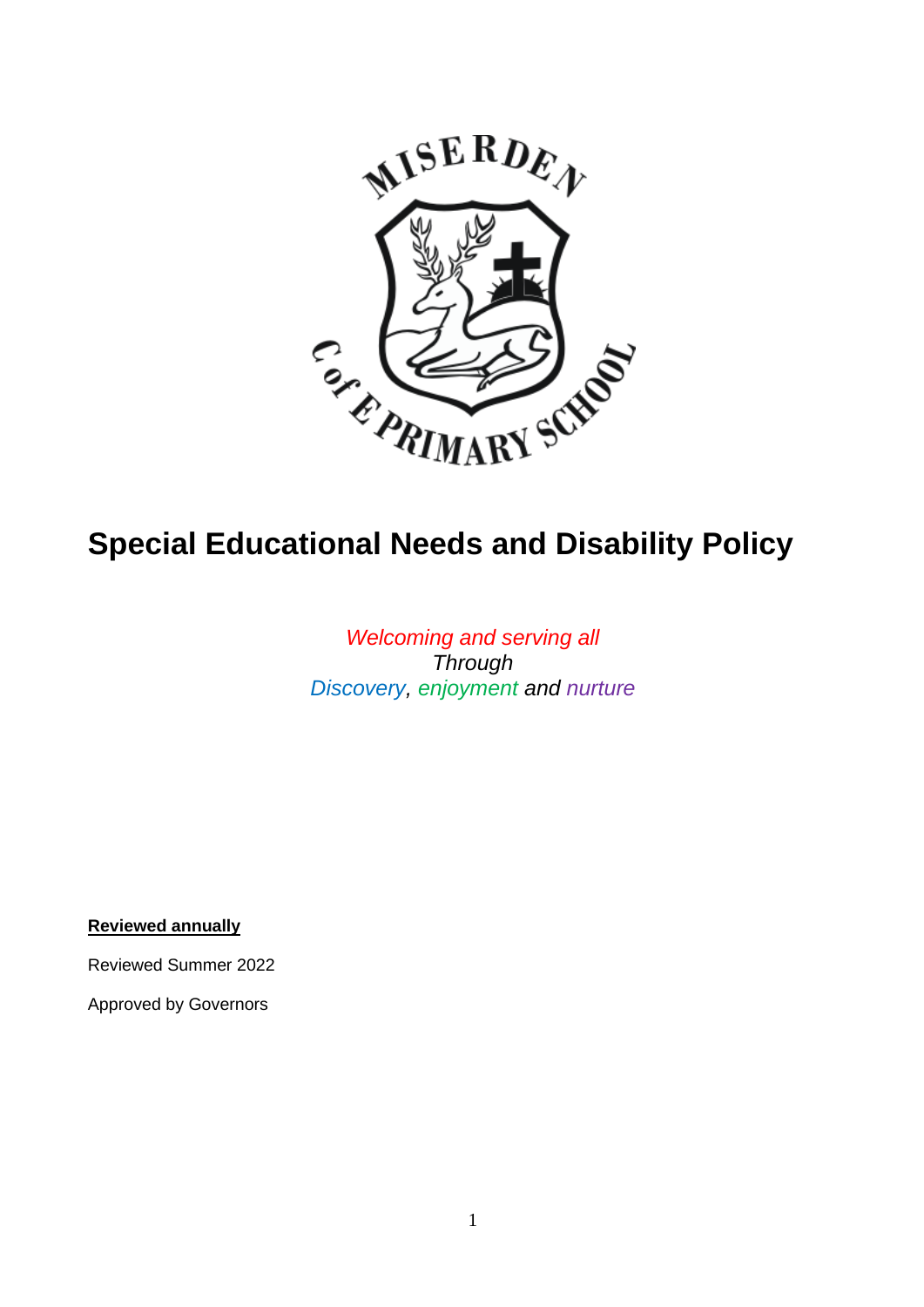## **Introduction**

Miserden C.E. Primary school offers a spiritual and moral basis for the development of human wholeness and a sure foundation for personal and social values based on the person and ministry of Christ. As a community of faith, Miserden C.E. Primary School should, reflects the nature of the Trinity, a life shared and defined by reference to others. Here we can begin to discover who we are, why we are, and – perhaps most importantly – what we might be.

> In our school our Christian vision shapes all we do – *Welcoming and serving all Through Discovery, enjoyment and nurture*

The school welcomes and serves all in its community. We work to mirror the body of Christ believing that everyone brings gifts and talents that enrich our life together. We treat one another with generosity, compassion, respect, forgiveness and friendship inspired by the parable of the Good Samaritan. We strive to ensure the children of our school receive the very best education possible believing that an excellent standard of Education is an expression of God's love for us.

Miserden C of E Primary School values the contribution that every child and young person can make and welcomes the diversity of culture, religion and intellectual style. The school seeks to raise achievement, remove barriers to learning and increase physical and curricular access for all. All children and young people with SEND are valued, respected, and equal members of the school.

To this end, provision for pupils with SEND is a matter for the school as a whole. All teachers are counted as SENDD teachers.

The Governing Body, Head Teacher, Special Educational Needs and Disability Co-ordinator (SENDCO – Mrs L Mitchell) and all other members of staff recognise they have important responsibilities (see following page).

All schools are guided by the Code of Practice on Special Educational Needs. This recommends a graduated approach to meeting children's needs. The revised S.E.N.D Code of Practice stipulates a graduated approach of intervention through 'My profile, My Plan, My plan+ and assessment, to an Educational Health Care Plan (EHCP). Parents are involved in all of the stages.

A pupil's special needs may include:

- Learning difficulties
- Emotional and behavioural difficulties
- Physical disabilities
- Hearing difficulties
- Visual difficulties
- Speech and language difficulties
- Medical needs

MISERDEN C OF E PRIMARY SCHOOL WORKS WITHIN THIS CODE OF **PRACTICE**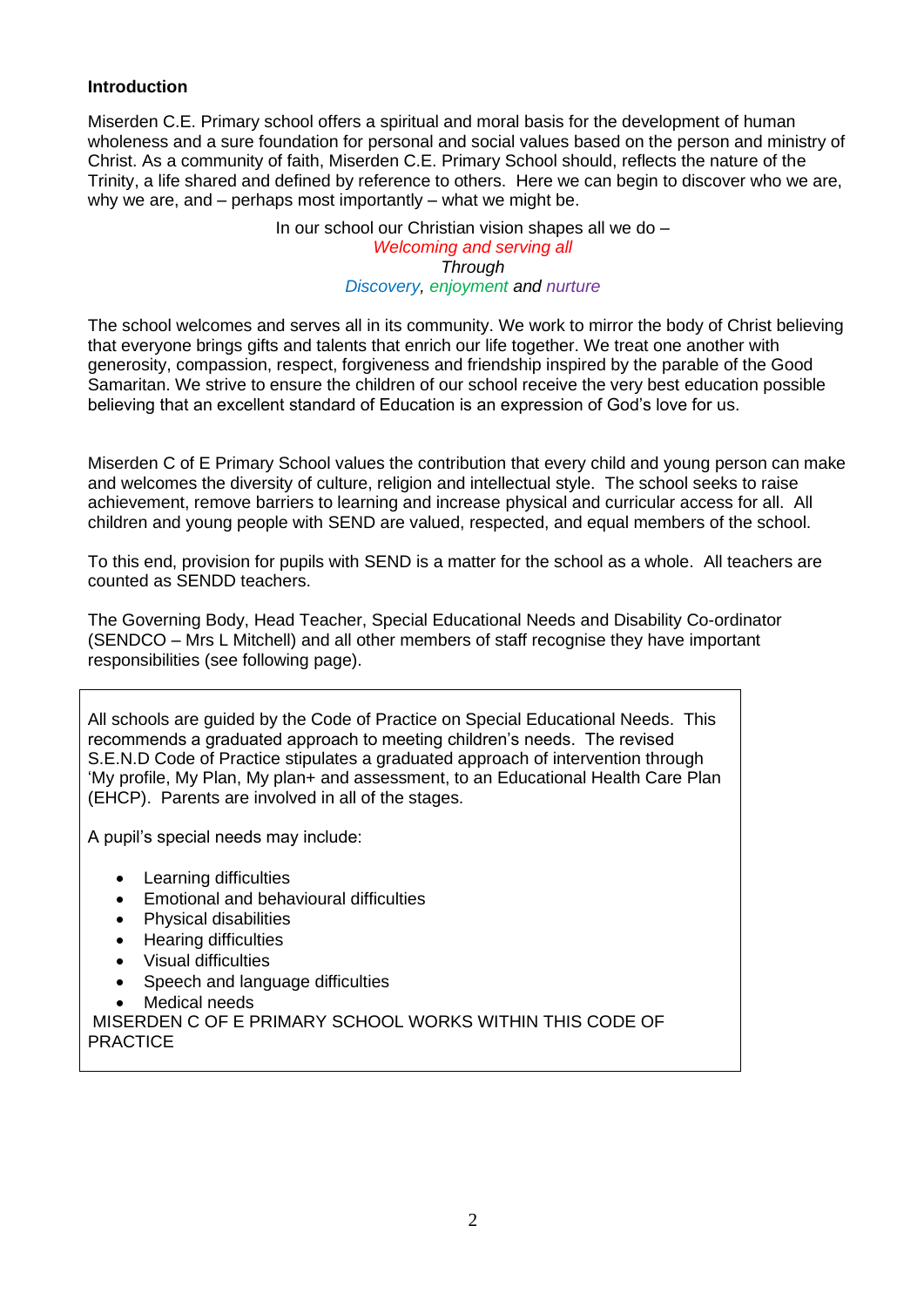## **Objectives:**

- To ensure that the culture, practice, management and deployment of resources are designed to meet the needs of all pupils with SEND.
- To enable pupils with SEND to maximise their achievements.
- To ensure that the needs of pupils with SEND are identified, assessed, provided for and regularly reviewed.
- To ensure that all pupils with SEND are offered full access to a broad, balanced and relevant curriculum including the Foundation Stage and the National Curriculum as appropriate.
- To work in partnership with parents to enable them to make an active contribution to the education of their child.
- To take the views and wishes of the child into account.

## **Roles and Responsibilities**

## **Head Teacher and Governing body:**

Have due regard to the Code of Practice when carrying out their duties towards all pupils with Special Educational Needs, the Head Teacher and Governing Body should:

- Oversee the necessary provision for any pupil identified as having Special Educational Needs.
- Ensure that all teachers are aware of the importance of providing for these children.
- Ensure the SEND governor is up-to-date and knowledgeable about the school's SEND provision, including how funding, equipment and personnel resources are deployed
- Consult the LEA and other schools, when appropriate.
- Ensure that parents are notified of a decision by the school that SEND provision is being made for their child.

The Governing Body has identified a governor (Mrs C Musgrave) to have specific oversight of the school's provision for pupils with Special Educational Needs. The SEND governor ensures that all governors are aware of the school's SEND provision, including the deployment of funding, equipment and personnel.

## **SENDCO:**

The 'responsible person' in this school is the SENDCO. The SENDCO ensures that all those who teach children with Special Educational Needs are aware of the nature of the EHC Plan or My plans. Through:

- Managing the day to day operation of the policy.
- Co-ordination of the provision for and management of the responses to children's special needs.
- Provision of support and advice for colleagues.
- Overseeing the records of all children with SEND.
- Acting as a link with parents.
- Acting as a link with external agencies and other support agencies.
- Monitoring and evaluating the Special Educational Needs provision and reporting progress to the governing body.
- Management of a range of resources, human and material, to enable appropriate provision for children with SEND.
- Contribution to the professional development of all staff through staff meetings and/or training.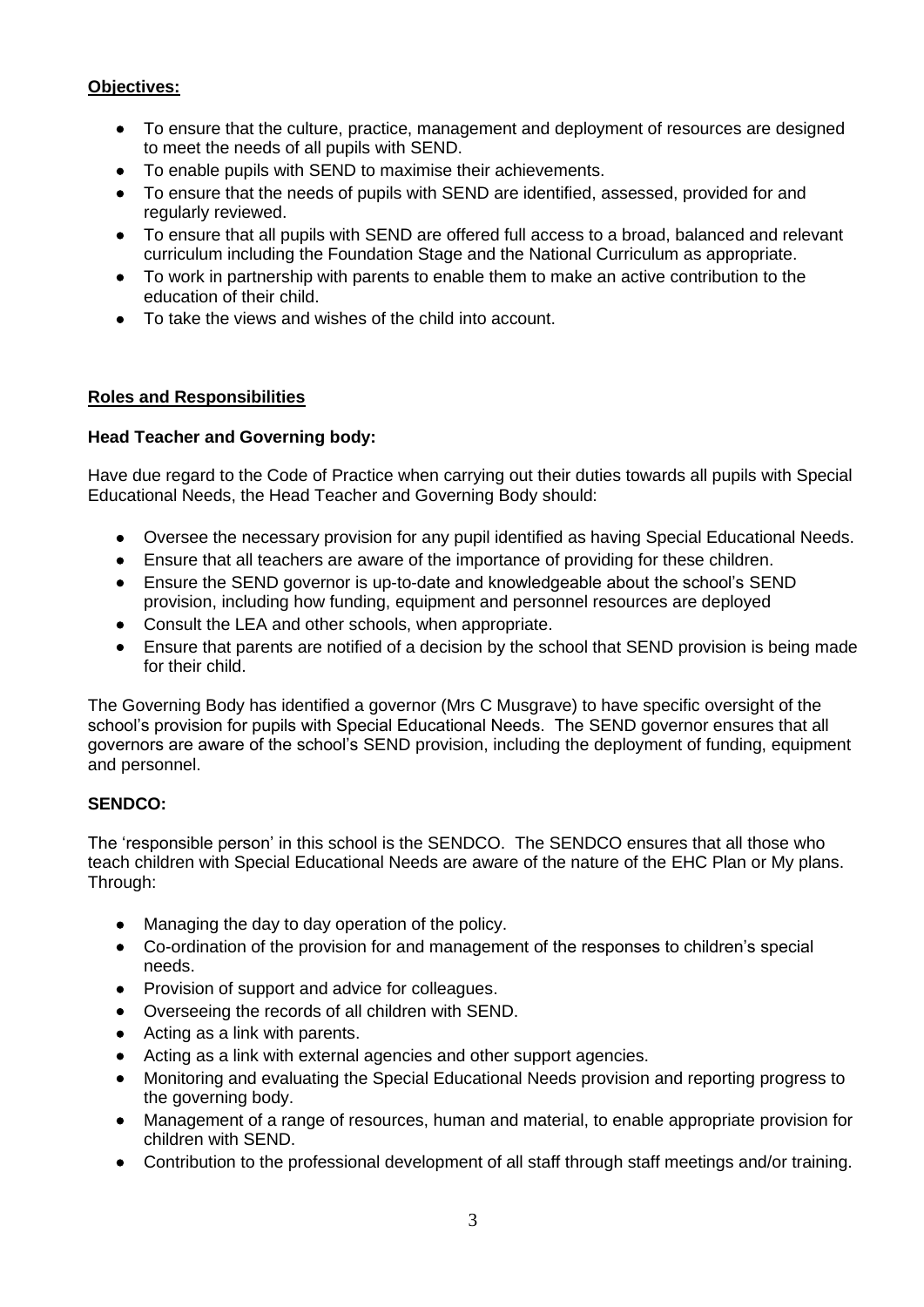## **Teacher:**

- Initially identifies child's difficulties whether physical, learning or behavioural.
- Writes and evaluates My Plan targets for children with SEND in their care in partnership with the SENDCO.
- Provides good quality first teaching.
- Provides work which allows the child to access the curriculum and addresses their individual targets.

# **Teaching Assistants (SEND)**

- Are informed of pupil expectations and given time and resources to provide the provision.
- Are specifically trained or receiving training which informs them of appropriate strategies to support pupils' needs where necessary.
- Foster pupil participation and promote independence.
- Identify the Individual targets, addressed in sessions, on lesson evaluations.

## **Allocation of Resources**

The SENDCO/ head teacher is responsible for the operational management of the specified and agreed resourcing for special needs provision within the school, including the provision for children with EHC Plans

The SENDCO informs the Governing body (through the SEND governor and Head teacher) of how the funding allocated to support special educational needs has been deployed.

The Head Teacher/ SENDCO decides on how to use funds directly related to EHC Plans. The SENDCO/ Head Teacher allocates funding and identifies resources needed during planning for the next school improvement plan and financial cycle. This will be shared with the SEND governor and approved by the Finance committee as part of the budget review cycle.

# **Identification, Provision, Assessment, and Review**

Children with Special Educational Needs have learning difficulties that call for special provision to be made. All children may have special needs at some time in their lives. Children have a learning difficulty if:

- They have significantly greater difficulty in learning than the majority of children of the same age;
- They have a medical condition or physical disability which prevents or hinders them from making use of the educational facilities that are provided for children of the same age;
- They have emotional or behavioural problems that hinder effective learning;
- They have been identified and receive support in a pre-school setting within the definitions above;

# **AT MISERDEN C OF E PRIMARY SCHOOL**

Many of the children who join our school have already attended an early education setting. In some cases children join us with their needs already assessed. All our children are assessed when they join our school, so that we can build upon their prior learning. We use this information to provide starting points for the development of a personalised curriculum for all our children.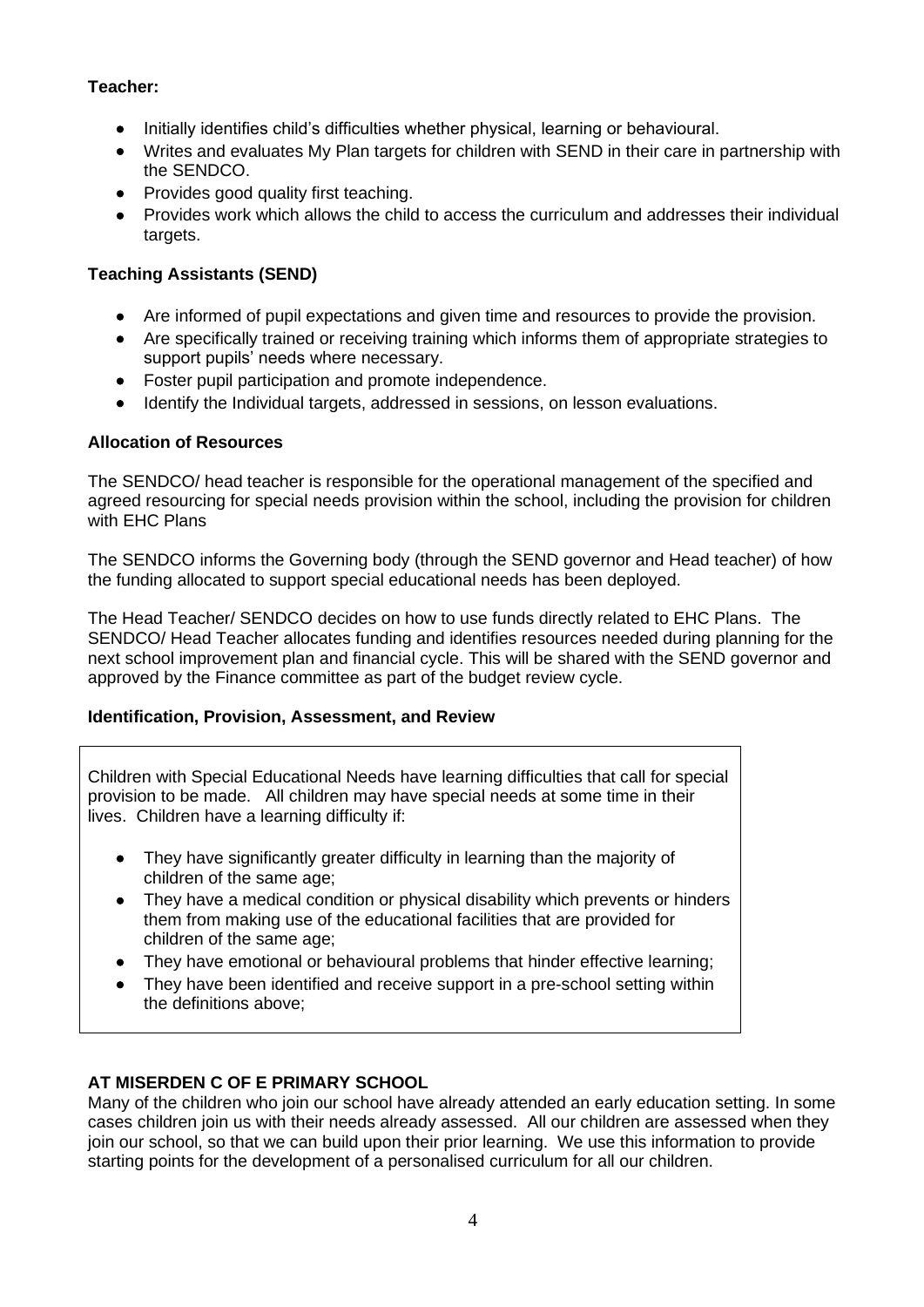If our assessments show that a child may have a learning difficulty, we use a range of strategies that make full use of all available classroom and school resources. This level of support is called Area of Concern. The child's class teacher will offer interventions that are different from or additional to those provided as part of the school's usual working practices to give the pupil opportunity to catch up with their peers. The class teacher will keep parents informed and draw upon them for additional information. The Special Educational Needs and Disabilities Co-ordinator (SENDCO), if not already involved, will become involved if the teacher and parents feel that the child would benefit from further support. The SENDCO will then take the lead in further assessments of the child's needs. Early identification is vital. The class teacher will inform the parents at the earliest opportunity to alert them to concerns and enlist their active help and participation.

A 'My Plan' is written at this point to identify strategies and targets to support the pupil's learning and monitor progress. (Appendix 3). This plan will involve parents, teachers, pupils support staff and possibly the Educational Psychologist working closely together to develop an appropriate programme. My Plans will focus on:

- Setting three or four key individual targets to help meet the individual pupil's needs and particular priorities;
- Relating targets to key areas in communication, literacy, mathematics and aspects of behaviour or physical skills;
- Seeing that the pupil's strengths and successes should underpin the targets set and the strategies used.

The targets written within the My Plan will enable the child's progress to be monitored and assessed as part of an ongoing process. All My plans will include information about:

- The short term targets set for or by the pupil
- The teaching strategies to be used
- The provision to be put in place
- When the plan is to be reviewed
- Outcomes (to be recorded when the My Plan is reviewed).

The assessment of children reflects as far as possible their participation in and achievement across the whole curriculum. The class teacher and the SENDCO can break down the assessment into smaller steps in order to aid progress and provide detailed and accurate indicators.

**The Local Authority** seeks a range of advice before making a formal EHC Plan. The needs of the child are considered to be paramount in this.

All pupils on the SEND Register who require a My Plan to support behaviour or learning issues require contact with parents each term to review and assess progress and future targets for the pupil. (See Appendix 4)

**At Miserden** we propose to hold these meetings every 6 weeks or earlier if a review is needed. These meetings can be held as part of the usual Parent consultation process for children with My Plans, however, additional/separate meetings will be held for pupils with My Plan+ and Assessment or for pupil's with an EHC Plan.

Review meetings are to be held between class teacher, SENDCO (where necessary), parents and pupils (where possible). Preparation for the meeting should:

- explain what the meeting will be about
- Review the previous My Plan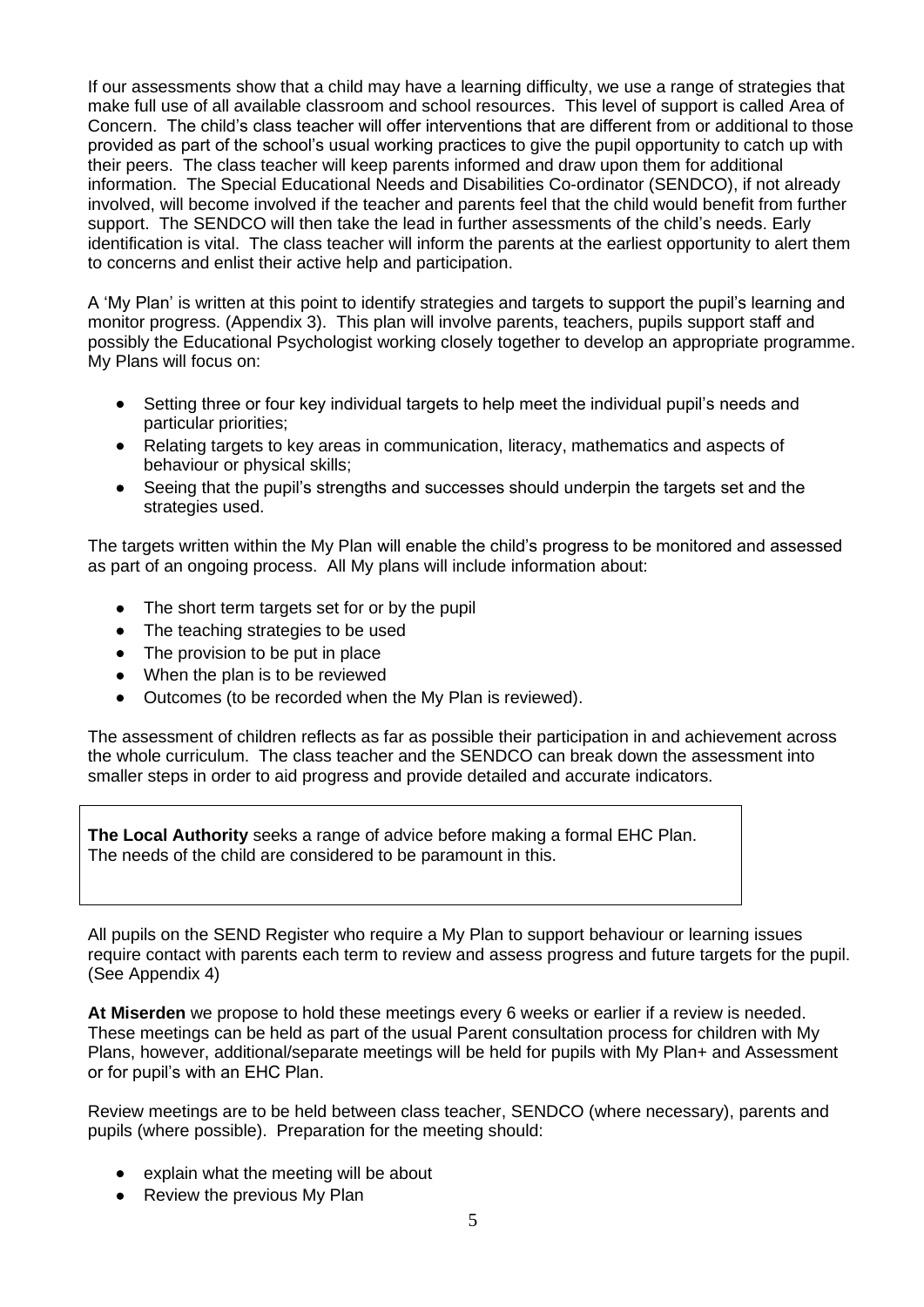• Set targets for the new My Plan. Unless the child no longer needs a My Plan

All My Plans will be kept as evidence of legal requirements being upheld.

An annual review for a pupil with an EHC Plan will follow guidelines provided by SEND Code of Practice (See Appendix 5)

## **Access to the Curriculum**

All pupils have the entitlement to a broad, balanced and relevant curriculum. All pupils with SEND are taught with their peers in mainstream classes by class teachers and study a curriculum appropriate for their age and ability. This provides the opportunity for an inclusive curriculum for all. All teaching and support staff are aware of the National Curriculum Inclusion Statement and in their planning and teaching they strive to:

- Provide suitable learning challenges.
- Meet the pupils' diverse learning needs.
- Remove the barriers to learning and assessment.

With advice from and the support of the SENDCO, teachers match the learning to the needs and abilities of the pupils. They use a range of strategies to develop the pupils' knowledge, understanding and skills. Where appropriate, materials are modified or support is provided to enable pupils with SEND to access the learning or the assessment processes.

The school and teachers regularly review issues related to pupils with SEND and classroom organisation, teaching styles and methods, materials and tasks to determine how those could be improved.

Literacy and Numeracy support is given within daily class lessons and extra sessions are kept to a minimum and where possible rotated through the curriculum to ensure there is no negative impact of withdrawal sessions on the pupils' whole school experience.

#### **Access to the Wider Curriculum**

In addition to the statutory curriculum, the school provides pupils with the opportunity to experience a wide range of additional activities. These include School Productions/Residential Adventurous activities/Extra-curricular Arts and Sports Clubs. Pupils with SEND are actively supported and encouraged to join in and benefit from these activities. The health and safety of all pupils, including those with SEND, is monitored carefully throughout these activities. Additional support may be provided to ensure a pupil with SEND can access these additional activities.

#### **Assessment of pupils**

At Miserden School pupils are regularly assessed through the following methods.

- Daily monitoring by the class teacher and /or TA. This is done through a variety of methods including discussion with the pupil, looking at their work, discussion with other staff
- Formal monitoring is where a pupil will take a specific test or task. These include SATS, reading and spelling tests.

#### **Monitoring and Evaluating the Success of the Education Provided for Pupils with SEND**

The school, including the Governing Body is committed to regular and systematic evaluation of the effectiveness of its work. The school employs a series of methods to gather data for analysis including:

• Regular meetings between SENDCO/Head Teacher/Class Teachers/Teaching Assistants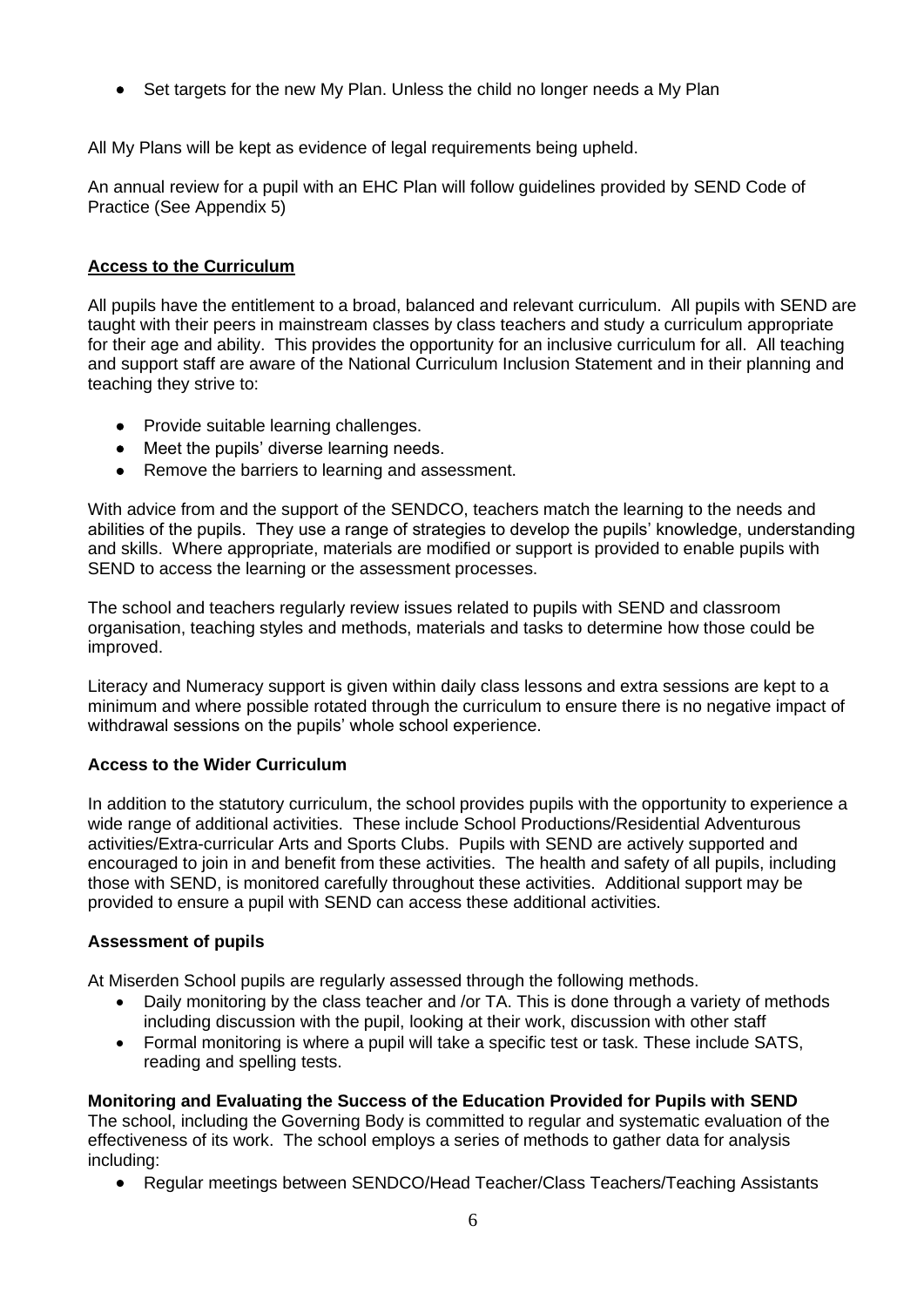- Regular observation of teaching
- Analysis of the attainment and achievement of all pupils including those with SEND.
- Success rates in respect of My Plan targets.
- Scrutiny of teachers' planning and pupils' work to match My Plan requirements.
- The views of parents and the pupils expressed at review meetings.
- Regular monitoring by the SEND Governor
- Maintenance of assessment records that illustrate progress year on year. This is completed as part of the whole school assessment process allowing accurate comparisons with year group peers.
- Reading age
- Spelling age

As a result of the above, the school reports to Governors upon its and pupils' successes and identifies aspects for future development.

## **Arrangements for Dealing with Complaints from Parents**

The school has a set procedure to deal with any complaints from parents. These should initially be addressed to the Head Teacher and an attempt will be made to resolve them informally. If this fails there is a formal appeals procedure available to parents through the Clerk to the School Governing Body (see School Prospectus)

## **Arrangements for Continued Professional Development**

- SENDCO attendance at local cluster and county meetings
- SENDCO to attend appropriate meetings of local SEND Organisations
- Training for TAs and non-teaching staff, e.g. midday supervisors where necessary
- Whole school training sessions.
- Sharing good practise across schools

In school the SENDCO/ Head Teacher, organises and delivers a planned programme of training for teachers and/or support staff regarding different categories of SEND Arrangements when inducting newly qualified teachers. Staff who are new to the school are inducted in SEND issues relating to the school and their class.

#### **Partnership with Parents of Pupils with SEND**

In accordance with the SEND Code of Practice the school believes that all parents of children with SEND should be treated as equal partners. The school has positive attitudes to parents, provides user-friendly information and strives to ensure that they understand the procedures and are aware of how to access advice. Parents will be supported and empowered to:

- Recognise and fulfil their responsibilities as parents and play an active and valued role in their child's education.
- Have knowledge of their child's entitlement within the SEND framework.
- Make their views known about how their child is educated.
- Have access to information, advice and support during assessment and any related decision making processes about Special Educational provision.

#### **Other related school documents**

Teaching and Learning Policy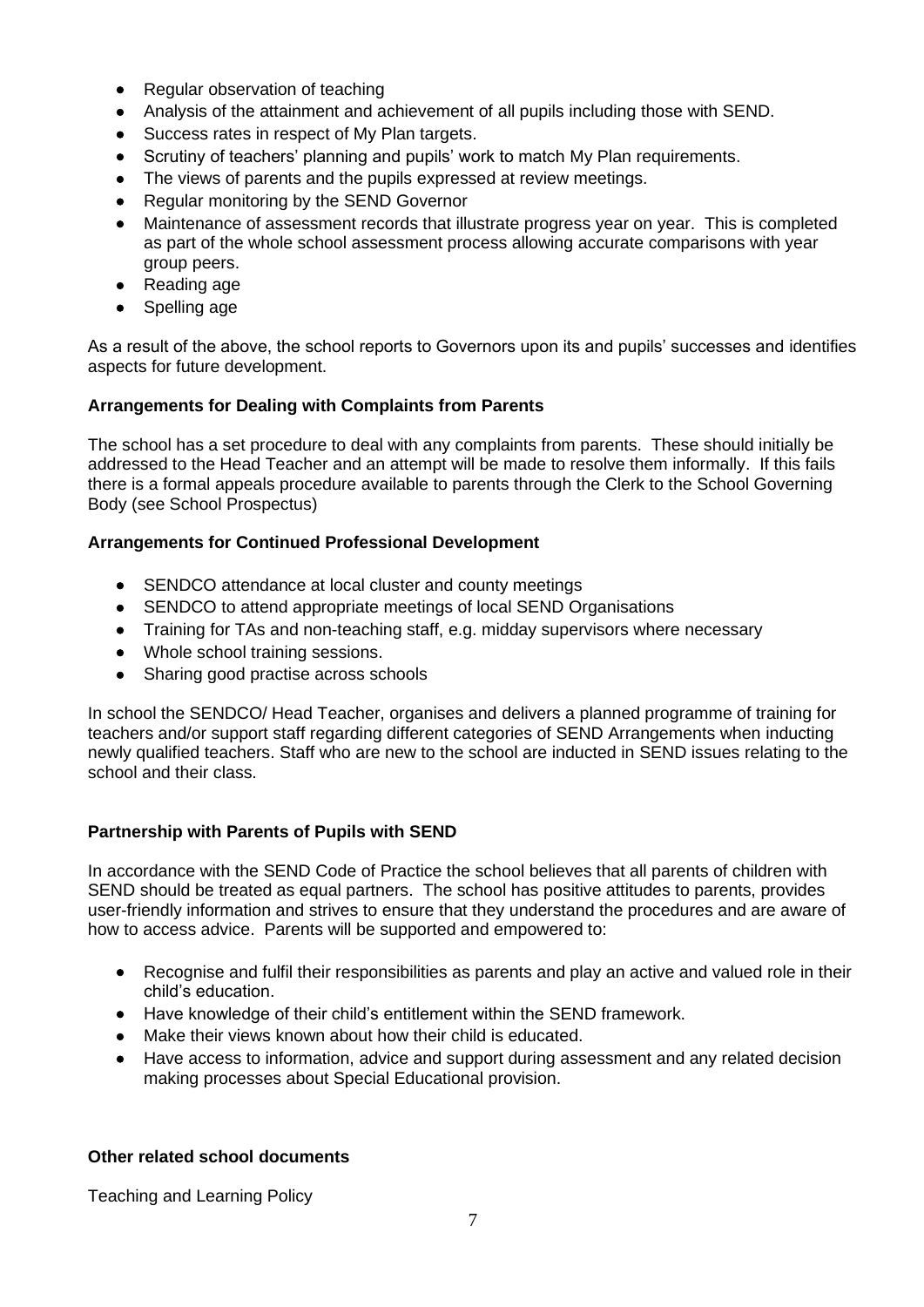Behaviour Policy Inclusion/Accessibility Policy Miserden School's Local Offer

## **APPENDIX SEND POLICY**

- 1. Telephone numbers for further information
- 2. Guidance on writing My Plans & pro-forma
- 3. SEND Referral Codes
- 4. Preparing for and conducting annual reviews
- 5. Preparing for and conducting annual reviews
- 6. Parents information booklet
- 7. Enabling pupil participation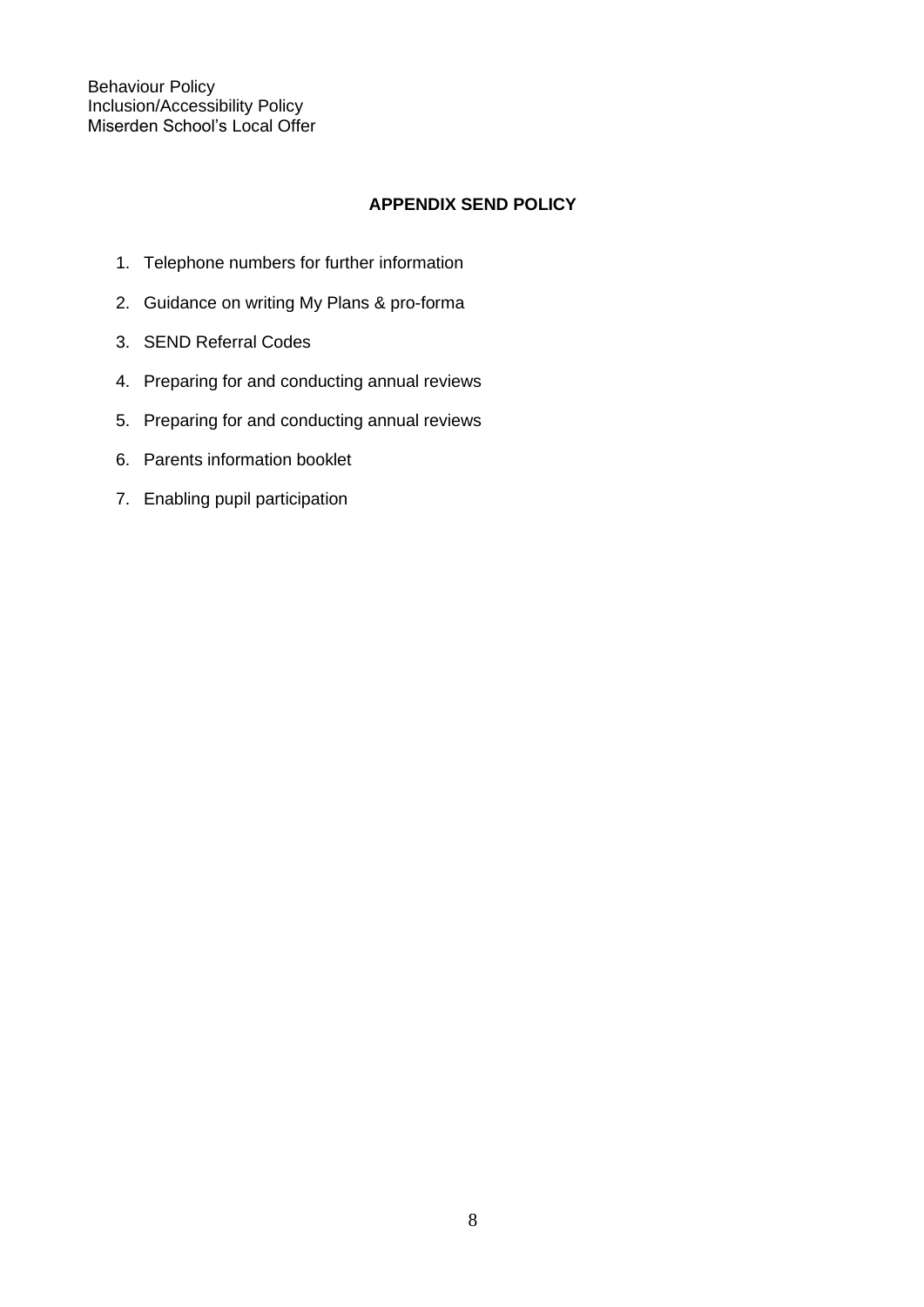# **SEND CODE OF PRACTICE**

## **The Graduated Approach in the Primary Phase:**

## *My Profile*

My Profile is completed by all pupils across the school. It provides pupil centred information which may include: What is important to them; their hopes and goals; and what helps them and doesn't help them

## *My Plan*

When a class teacher identifies that a pupil has SEND – the class teacher devises interventions additional to or different from those provided as part of the school's usual differentiated curriculum offered:

- The class teacher remains responsible for working with the child on a daily basis and for planning and delivering an individualised programme – a My Plan will usually be devised.
- SENDCO could take the lead in:
	- planning future interventions for the child in discussion with colleagues
	- **monitoring and reviewing the action**

## *My Assessment and My Plan+*

- SENDCO and class teacher, in consultation with parents, ask for early help from external services
- A Team around the Child (TAC) meeting will be held to assess the full needs of the child
- Class teacher and SENDCO are provided with advice or support from outside specialists
- Additional or different strategies to those at School Action are put in place a My Plan+ will be devised
- Additional support will be provided, when required, to deliver additional intervention
- SENDCO should take the lead in:
	- any further assessment of the child
	- planning future interventions for the child in discussion with colleagues
	- monitoring and reviewing the action taken.

## *EHCP*

This is required when a pupil has significant educational needs and may require a higher level of support. This may include:-

- Reading age more than two years behind chronological age, with significant problems documenting written work.
- Serious emotional or behavioural difficulties which provide a significant barrier to learning.
- Physical disability which results in a pupil's inability to make the required progress, as expected for age and ability.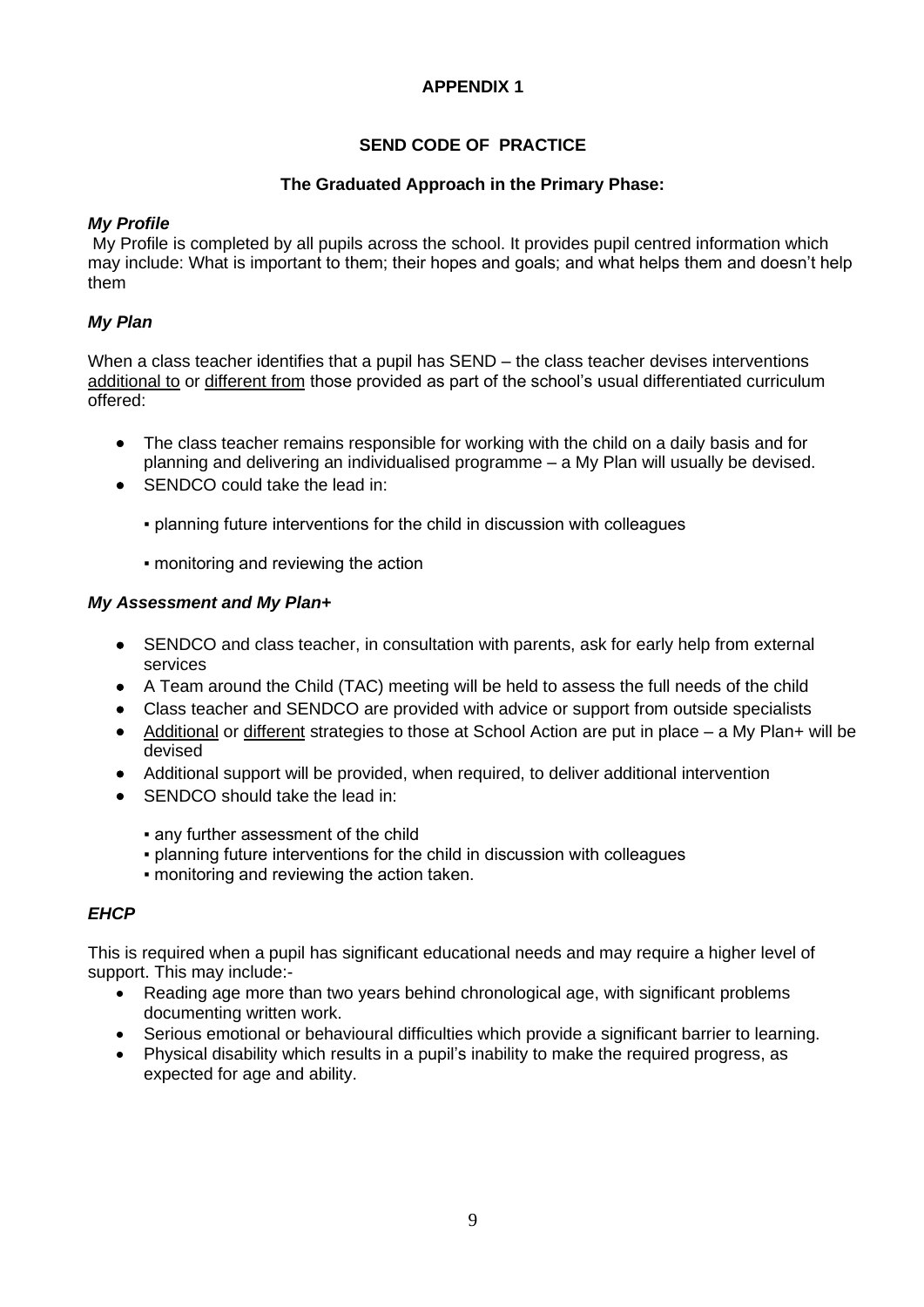#### **Guidance on writing My Plans**

#### **When should a My Plan be used?**

My Plans should be used to set out the interventions for individual pupils. The Plan should only record key short-term targets and strategies that are different from or additional to those in place for the rest of the group or class. The targets in the Plan are likely to have a specified timescale that will be dependent on the identified need.

Where a pupil has an EHC Plan the setting of short-term targets and the strategies employed should be linked to the overall objectives and provision as set out in the EHCP. In the majority of cases the strategies to meet these targets should be set out in a My Plan. Therefore, there will be children with SEND, with and without an EHCP, who do not have a My Plan because their needs are met and recorded through alternative methods. However, their individual targets, the strategies to meet them and their progress must be recorded as part of the overall records of all the children in the group.

My Plans are **not** meant to duplicate any other planning including individual target-setting processes or curriculum planning that is recorded for the child elsewhere.

When devising My Plans teachers must be clear about their purpose or purposes and their audience. My Plans should be written in straightforward, jargon-free language.

#### **What should be included a My Plan?**

My Plans should focus on:

- Up to three or four key individual targets set to help meet the individual pupil's needs and particular priorities
- Targets should relate to keys areas in communication, literacy, mathematics, and aspects of behaviour or physical skills
- The pupil's strengths and successes should underpin the targets set and the strategies used

The Plan should include information about:

- The short-term targets set for or by the pupil
- The teaching strategies to be used
- The provision to be put in place
- When the plan is to be reviewed
- Outcomes (to be recorded when the My Plan is reviewed).

Setting too many targets at one time is not appropriate. Obviously the full breadth of the curriculum should continue to be offered to the pupil but the My Plan targets should be limited to current agreed priorities.

Where a child with identified SEND is at serious risk of disaffection or exclusion the My Plan should reflect appropriate strategies to meet their needs. A Pastoral Support Programme should not be used to replace the graduated response to special educational needs.

Some schools may choose to add overarching long-term aims so as to put the My Plan into context. A long-term aim can also help identify the outcomes and the pupil progress, which should be linked to the original targets and inform the setting of the next targets. Success criteria in a My Plan mean that targets have been achieved and new targets need to be set, whilst exit criteria mean that not only have the targets been achieved but that a My Plan may no longer be required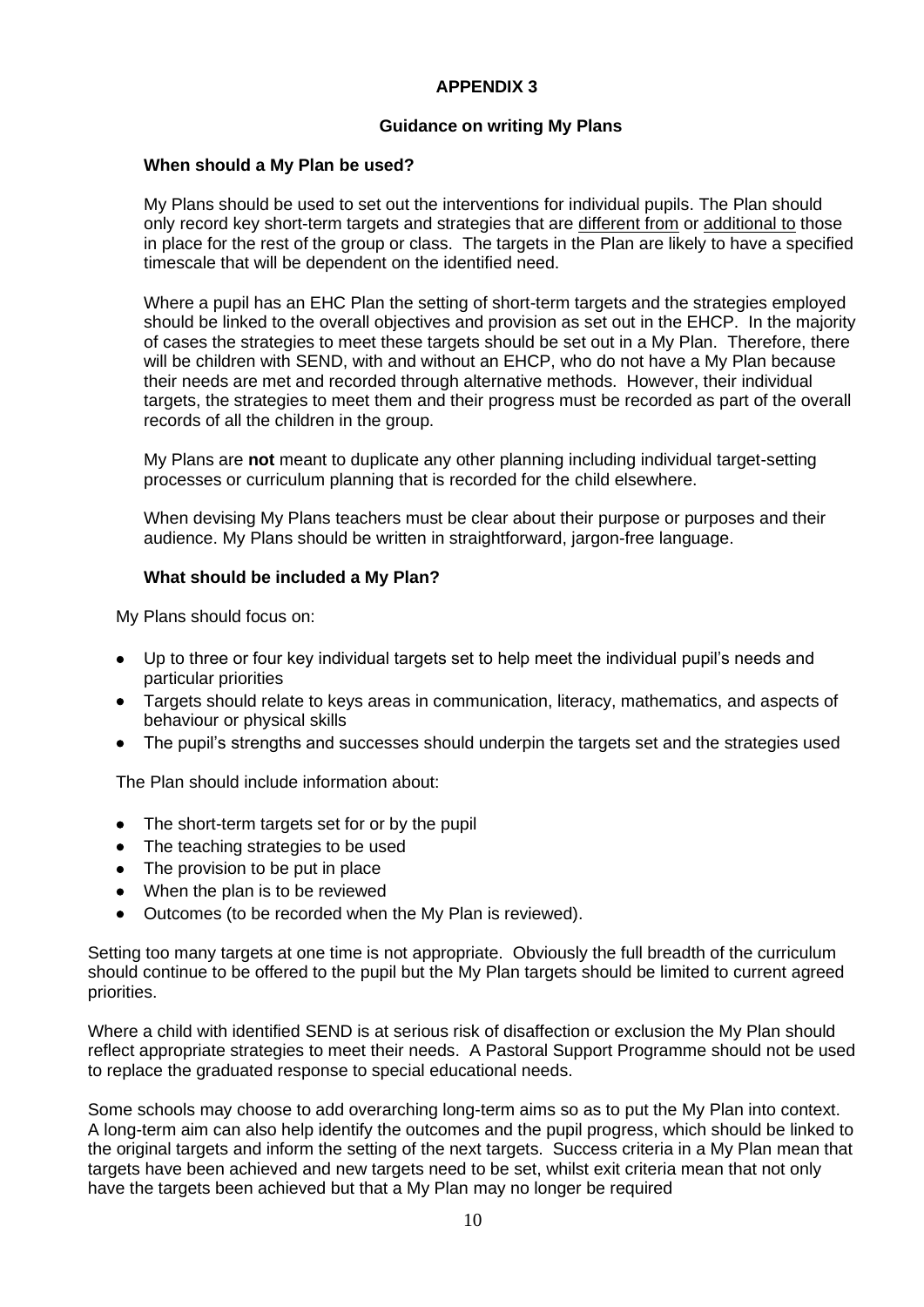Teachers should generally aim to include **SMART** targets:

- **S**pecific
- **M**easurable
- **A**chievable
- **R**elevant
- **T**ime bound

But, there will be occasions when less measurable but assessable targets that can record progress would be more appropriate.

It is often helpful to precede targets with a phrase similar to:

"by the end of the term, John will be able to…"

Although not part of the My Plan, teachers will need to refer to the pupil's individual record or pupil profile, which should include baseline or entry level assessment as well as information about a pupil's particular needs and current strengths. Where appropriate, the profile should also record information about the pupil's needs in relation to the general strategies to enable access to the curriculum and the school day.

The information about a pupil's particular needs for access to the curriculum will need to be communicated to all staff. In some situations, this may be an addendum to the My Plan, although issues of confidentiality about certain issues may need to be considered.

When pupils have severe and complex needs there will be a number of individual needs of which all staff should be aware. It is a matter for the school, in consultation with parents, professionals and the pupil, to decide how strategies for such activities as eating, dressing and mobility are recorded and disseminated; but targets in these areas may need to be recorded in the pupil's My Plan. However such targets and strategies are recorded, they must be shared with parents and reviewed on a regular basis and discussed at the annual review.

## **Managing My Plans**

The procedures for devising My Plans and reviewing them must be **manageable**. The My Plan should be considered within the context of the overall class management of all pupils and staff. Timeslots for delivery of the My Plan should be realistic and integral to classroom and curriculum planning. Regular periods of time to work with the pupil, or for the pupil to be working at specific My Plan targets, should be recorded in the teacher's daily or weekly teaching plans for the class and in the class file.

All My Plan targets must be **achievable** for both the pupil and the teacher. Targets should be in small steps so that success is clearly visible to the pupil, the parents and the teacher. As the pupil becomes more self-confident and the rate of progress increases so the challenges can be made more rigorous.

Roles of class and subject teachers and SENDCOs

All relevant staff in the school or setting who may come into contact with the pupil should be made aware of the individual targets and the planned intervention.

Pupil progress can be defined in a number of ways. It might, for instance, be progress which:

• Closes the attainment gap between the pupil and pupil's peers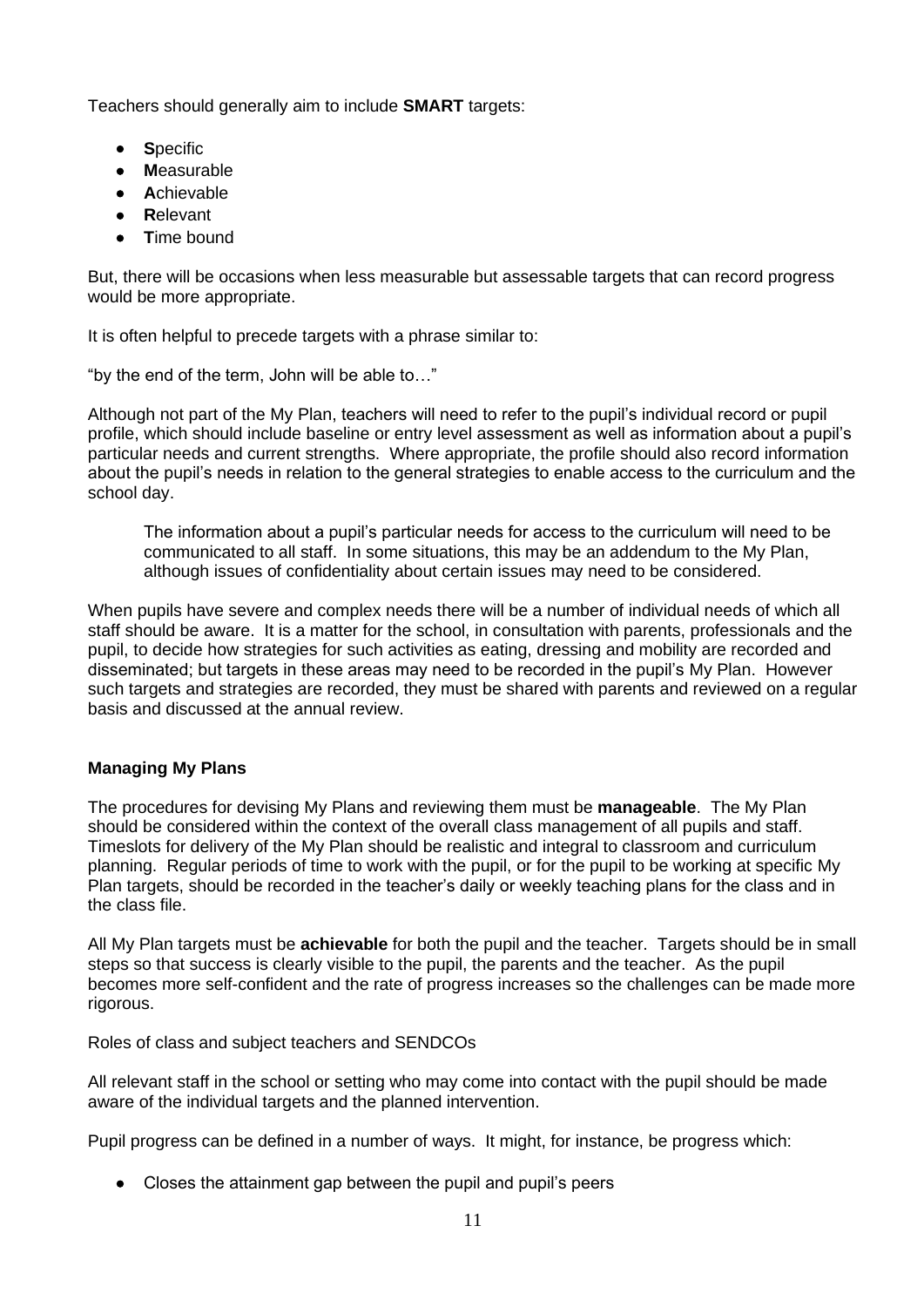- Prevents the attainment gap growing wider
- Is similar to that of peers starting from the same attainment baseline, but less than that of the majority of peers
- Matches or betters the pupil's previous rate of progress
- Ensures access to the full curriculum
- Demonstrates an in improvement in self-help, social or personal skills and self esteem/value
- Demonstrates improvements in the pupil's behaviour
- Is likely to lead to appropriate Sats/P Scales level of achievement
- Is likely to enable their participation in the next stage of their education.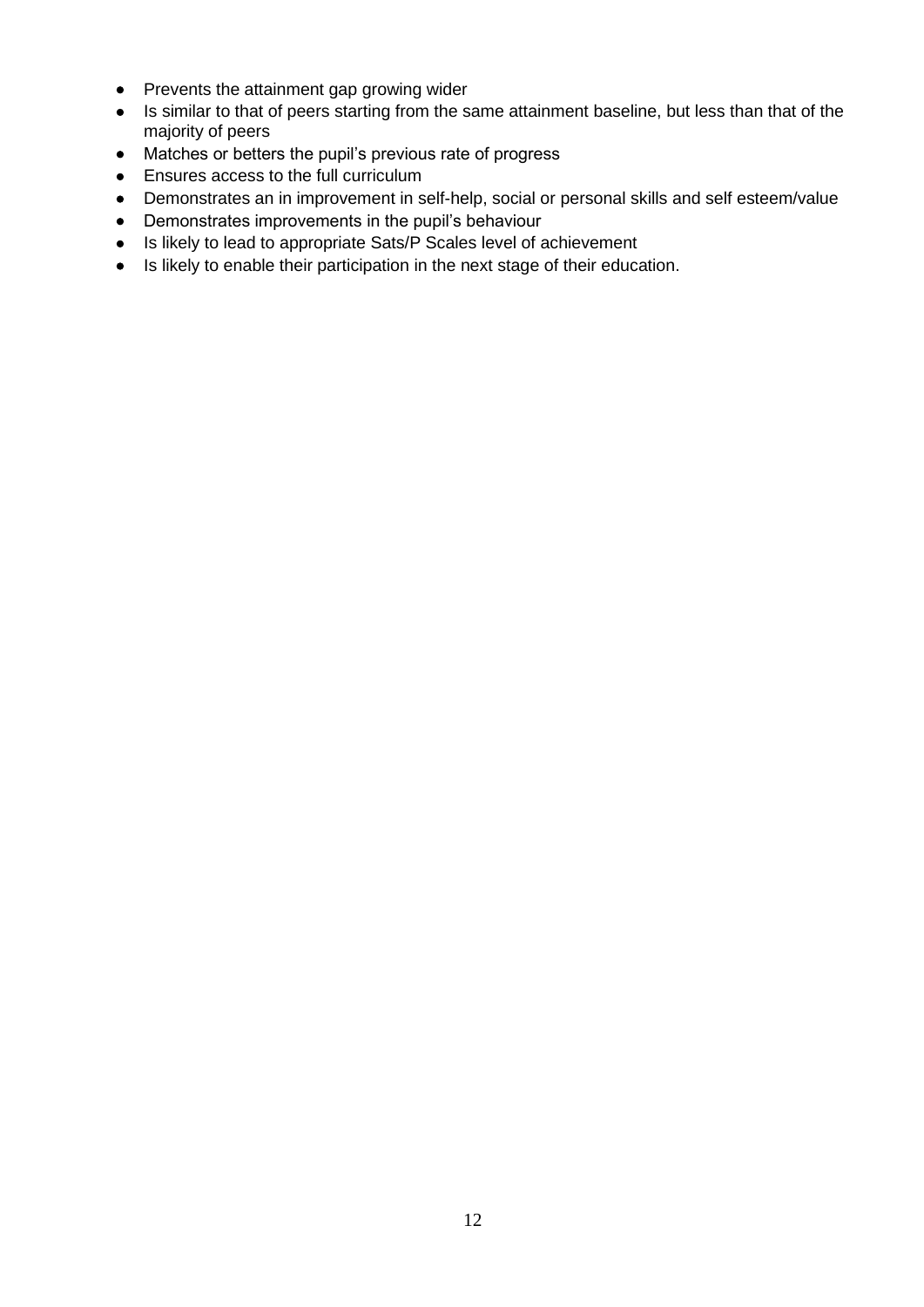# **MISERDEN C OF E PRIMARY SCHOOL**

## **SEND Referral Codes**

| <b>Code of Practice Stage</b> |                                                                |
|-------------------------------|----------------------------------------------------------------|
| <b>My Profile</b>             | Area of concern (For pupils just dipping below<br>their peers) |
| My Plan                       |                                                                |
| <b>My Assessment and My</b>   |                                                                |
| Plan +                        |                                                                |
| <b>EHCP</b>                   |                                                                |

| <b>Types of SEND</b> |                                                       |
|----------------------|-------------------------------------------------------|
| H <sub>II</sub>      | <b>Hearing Impairment</b>                             |
| VI                   | <b>Visual Impairment</b>                              |
| <b>MLD</b>           | <b>Moderate Learning Difficulties</b>                 |
| <b>SLD</b>           | <b>Severe Learning Difficulties</b>                   |
| <b>PMLD</b>          | <b>Profound and Multiple Learning Difficulties</b>    |
| <b>ASD</b>           | <b>Autistic Spectrum Disorder</b>                     |
| <b>SPLD</b>          | <b>Specific Learning Difficulty</b>                   |
| <b>BESD</b>          | <b>Behavioural, Emotional and Social Difficulties</b> |
| <b>SLCN</b>          | <b>Speech, Language or Communication Needs</b>        |
| <b>PD</b>            | <b>Physical Disability</b>                            |
| <b>OTH</b>           | Other (including medical)                             |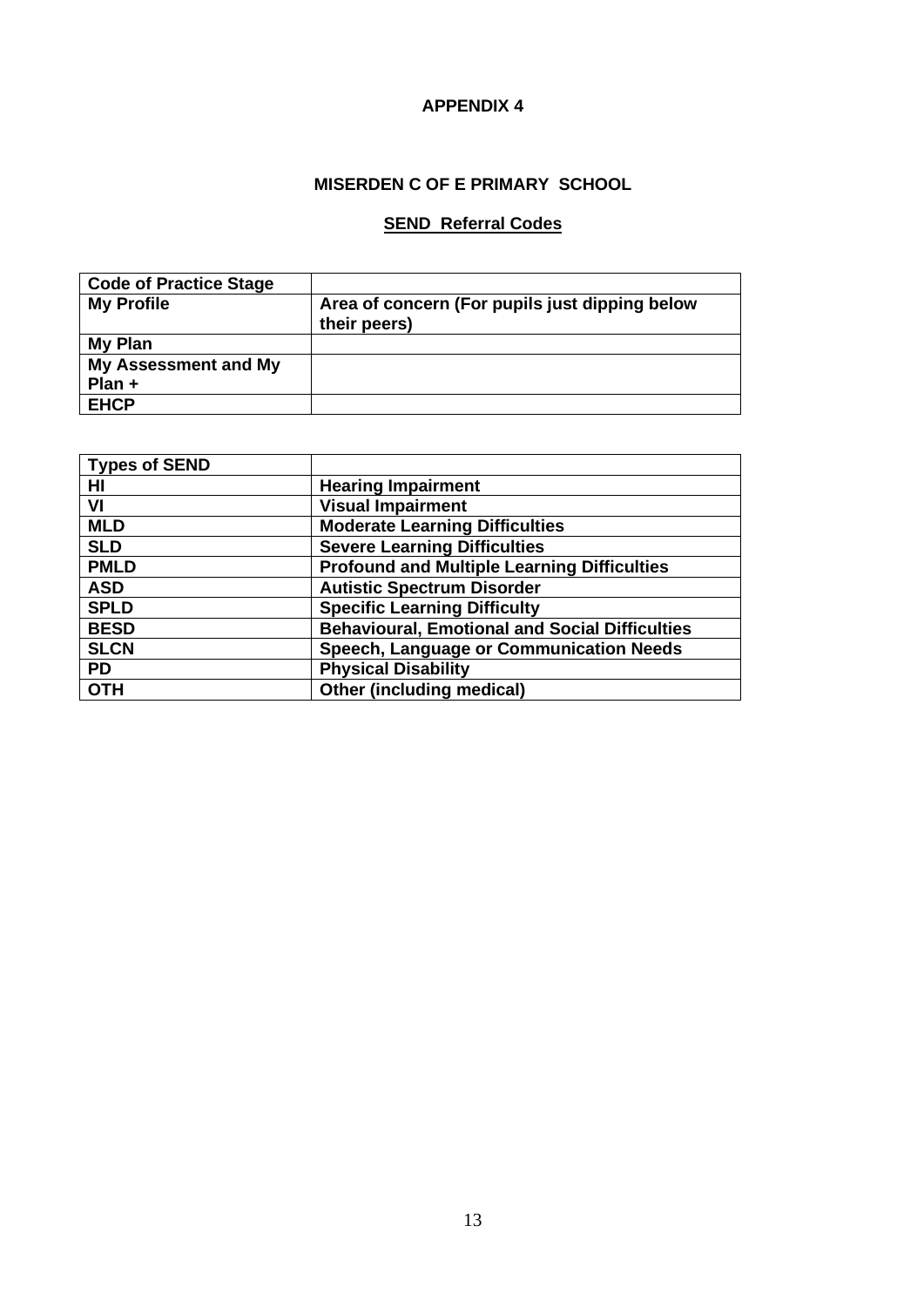## **Preparing for a My Plan review**

The purpose is to ensure that the school and parents review and evaluate effectiveness and relevance of provision set out on a My Plan.

At each review period arrangements should be made for class teacher, SENDCO (where necessary) and parents to meet. The child can be included in the meeting to ascertain their views on their progress and next steps.

The minimum review cycle is

- Autumn Term parent's Evening
- Spring Term Parent's Evening
- Summer Term Review meeting + Annual report.

#### **The meeting will include the following**:

- o Old targets to be reviewed
- o Successes to be shared
- o Causes for concern discussed
- o New targets for next term discussed
- Following the meeting a copy of new My Plan will be provided to parents.
- During the term further contact with the parents will be made via established whole school routines.